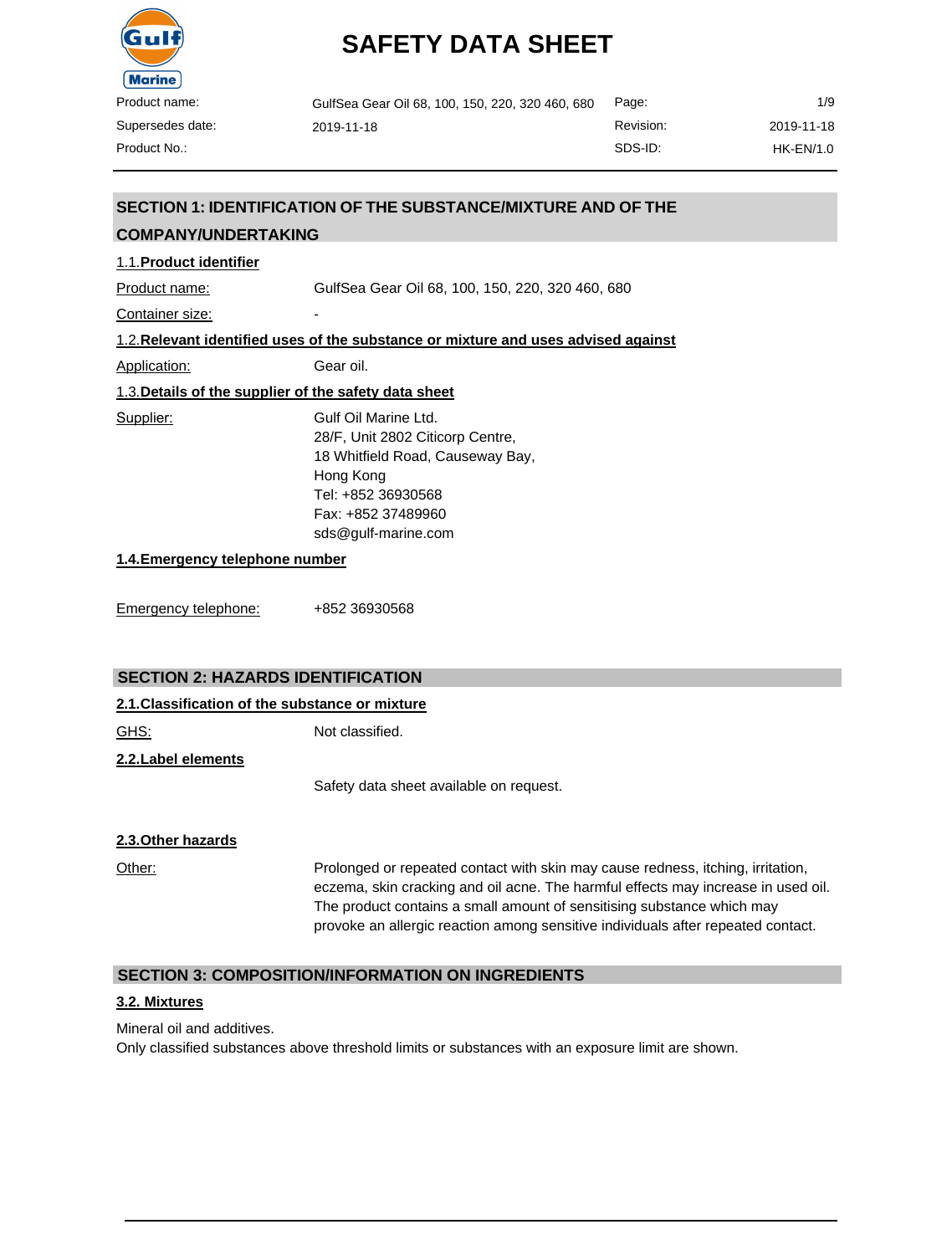

| Product name:    | GulfSea Gear Oil 68, 100, 150, 220, 320 460, 680 | Page:     | 2/9         |
|------------------|--------------------------------------------------|-----------|-------------|
| Supersedes date: | 2019-11-18                                       | Revision: | 2019-11-18  |
| Product No.:     |                                                  | SDS-ID:   | $HK-EN/1.0$ |
|                  |                                                  |           |             |

#### GHS:

| $\frac{9}{6}$ : | CAS-No.:     | EC No.:   | REACH Req.<br>No: | Chemical name:                                                                                                                                                                                                                                                                                                                                                                                         | Hazard classification:                                        | Notes: |
|-----------------|--------------|-----------|-------------------|--------------------------------------------------------------------------------------------------------------------------------------------------------------------------------------------------------------------------------------------------------------------------------------------------------------------------------------------------------------------------------------------------------|---------------------------------------------------------------|--------|
| $0.1 - 0.5$     | 1474044-79-5 | 939-717-7 |                   | Calcium bis(di C8-C10,<br>branched, C9 rich,<br>alkylnaphthalenesulphonate)                                                                                                                                                                                                                                                                                                                            | Skin Irrit. 2:H315<br>Eye Irrit. 2; H319<br>Skin Sens. 1;H317 |        |
| Notes:          |              |           |                   | The mineral oil contained may be described by one or more of the following:<br>EC No. 265-157-1, Distillates (petroleum), hydrotreated heavy paraffinic; EC No.<br>265-169-7, Distillates (petroleum), solvent-dewaxed heavy paraffinic; EC No. 265-<br>158-7, Distillates (petroleum), hydrotreated light paraffinic; EC No. 265-159-2,<br>Distillates (petroleum), solvent-dewaxed light paraffinic. |                                                               |        |
| Reference:      |              |           |                   | The full text for all hazard statements is displayed in section 16.                                                                                                                                                                                                                                                                                                                                    |                                                               |        |

## **SECTION 4: FIRST AID MEASURES**

## **4.1. Description of first aid measures**

| Inhalation:       | Move into fresh air and keep at rest. In case of persistent throat irritation<br>or coughing: Seek medical attention and bring these instructions.                                                          |
|-------------------|-------------------------------------------------------------------------------------------------------------------------------------------------------------------------------------------------------------|
| Skin contact:     | Remove contaminated clothing. Rinse skin immediately. Thoroughly rub with<br>liquid soap and wash with lukewarm water. Get medical attention if any<br>discomfort continues.                                |
| Eye contact:      | Immediately flush with plenty of water for at least 15 minutes. Remove any<br>contact lenses and open eyelids widely. If irritation persists: Seek medical<br>attention and bring along these instructions. |
| Ingestion:        | DO NOT induce vomiting. Get medical attention immediately.                                                                                                                                                  |
|                   | 4.2. Most important symptoms and effects, both acute and delayed                                                                                                                                            |
| Symptoms/effects: | See section 11 for more detailed information on health effects and symptoms.                                                                                                                                |
|                   | 4.3. Indication of any immediate medical attention and special treatment needed                                                                                                                             |
|                   | Medical attention/treatments: If there is any suspicion of aspiration into the lungs either directly or as a result                                                                                         |

Medical attention/treatments: If there is any suspicion of aspiration into the lungs either directly or as a result of vomiting, obtain medical advice.

## **SECTION 5: FIREFIGHTING MEASURES**

| 5.1. Extinguishing media                   |                                                                                                                                                                                                                                               |
|--------------------------------------------|-----------------------------------------------------------------------------------------------------------------------------------------------------------------------------------------------------------------------------------------------|
| Extinguishing media:                       | Extinguish with foam, carbon dioxide, dry powder or water fog. Cool<br>containers exposed to heat with water spray and remove container, if no risk<br>is involved.<br>Do not use water jet as an extinguisher, as this will spread the fire. |
|                                            | 5.2. Special hazards arising from the substance or mixture                                                                                                                                                                                    |
| Specific hazards:                          | When heated and in case of fire, harmful vapours/gases may be formed. Fire in<br>closed areas should only be extinguished by trained personnel.                                                                                               |
| 5.3. Advice for firefighters               |                                                                                                                                                                                                                                               |
| Protective equipment for<br>fire-fighters: | Wear suitable respiratory protective equipment.                                                                                                                                                                                               |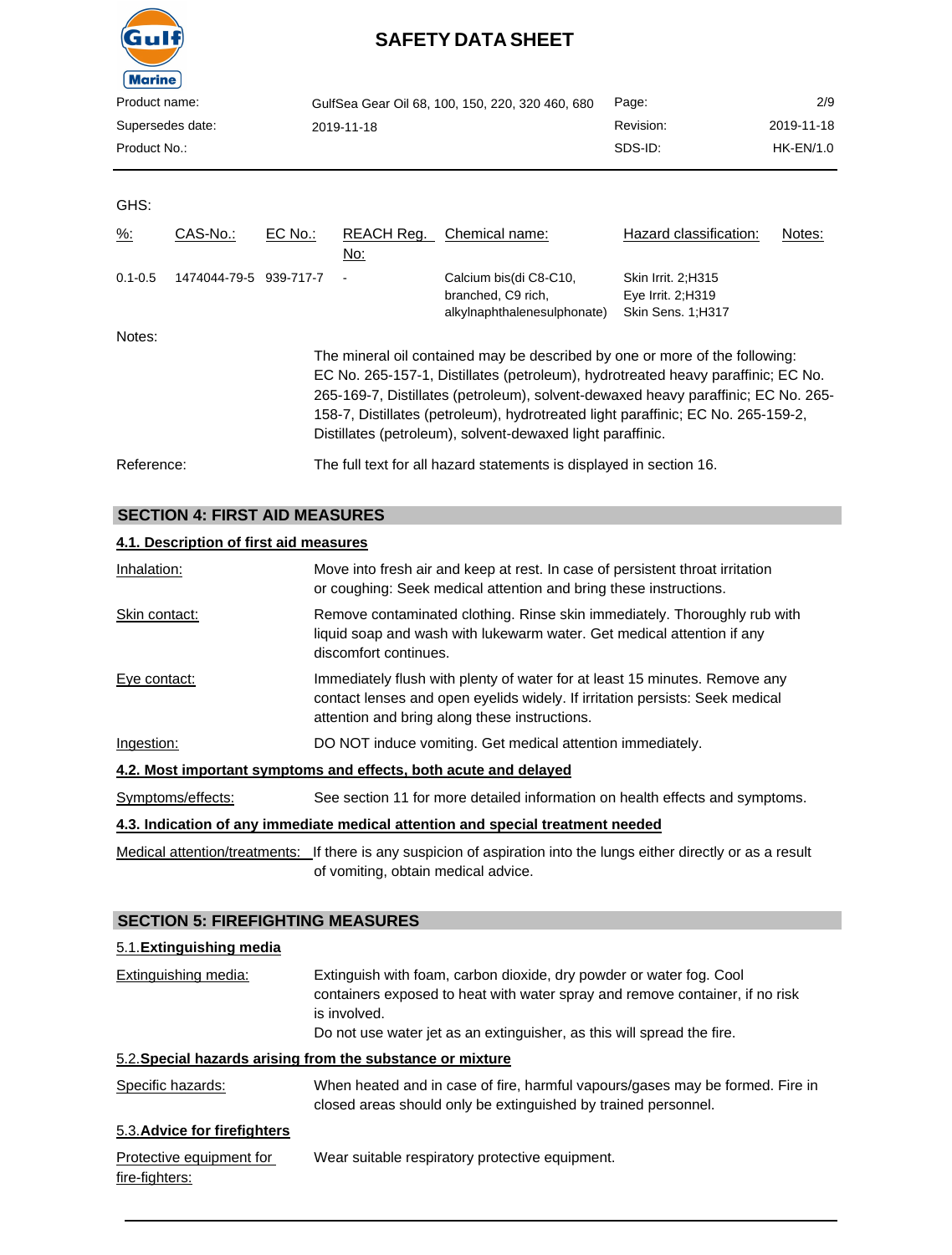

| name:     | GulfSea Gear Oil 68, 100, 150, 220, 320 460, 680 | Page:     | 3/9        |
|-----------|--------------------------------------------------|-----------|------------|
| des date: | 2019-11-18                                       | Revision: | 2019-11-18 |
| No.:      |                                                  | SDS-ID:   | HK-EN/1.0  |

### **SECTION 6: ACCIDENTAL RELEASE MEASURES**

#### **6.1. Personal precautions, protective equipment and emergency procedures**

| Personal precautions:          | Mark the spillage. Avoid inhalation of oil mist and contact with skin and eyes.<br>Keep public away from danger area. In case of spills, beware of slippery<br>floors and surfaces. |
|--------------------------------|-------------------------------------------------------------------------------------------------------------------------------------------------------------------------------------|
| Protective equipment:          | Wear necessary protective equipment.                                                                                                                                                |
| 6.2. Environmental precautions |                                                                                                                                                                                     |
| Environmental<br>precautions:  | Avoid discharge into drains. Contact local authorities in case of spillage to<br>drain/aquatic environment.                                                                         |

#### **6.3. Methods and material for containment and cleaning up**

Methods for cleaning up: Dam and absorb spillages with sand, earth or other non-combustible material.

#### **6.4. Reference to other sections**

Reference: For personal protection, see section 8. For waste disposal, see section 13.

### **SECTION 7: HANDLING AND STORAGE**

#### **7.1. Precautions for safe handling**

| Safe handling advice:     | Observe good chemical hygiene practices. Avoid inhalation of oil mist and<br>contact with skin and eyes. Avoid prolonged and repeated contact with oil,<br>particularly used oil. Wash hands before breaks and before smoking, eating or<br>drinking. |
|---------------------------|-------------------------------------------------------------------------------------------------------------------------------------------------------------------------------------------------------------------------------------------------------|
| Technical measures:       | Use work methods which minimise oil mist production. Do not smoke or use<br>open fire or other sources of ignition.                                                                                                                                   |
| Technical precautions:    | When working with heated oil, mechanical ventilation may be required.                                                                                                                                                                                 |
|                           | 7.2. Conditions for safe storage, including any incompatibilities                                                                                                                                                                                     |
| storage:                  | Technical measures for safe Store in tightly closed original container in a well-ventilated place.                                                                                                                                                    |
| Storage conditions:       | Keep at a temperature not exceeding 45°C.                                                                                                                                                                                                             |
| $7.2$ Creation and useful |                                                                                                                                                                                                                                                       |

#### **7.3. Specific end use(s)**

Specific use(s): Lubricant.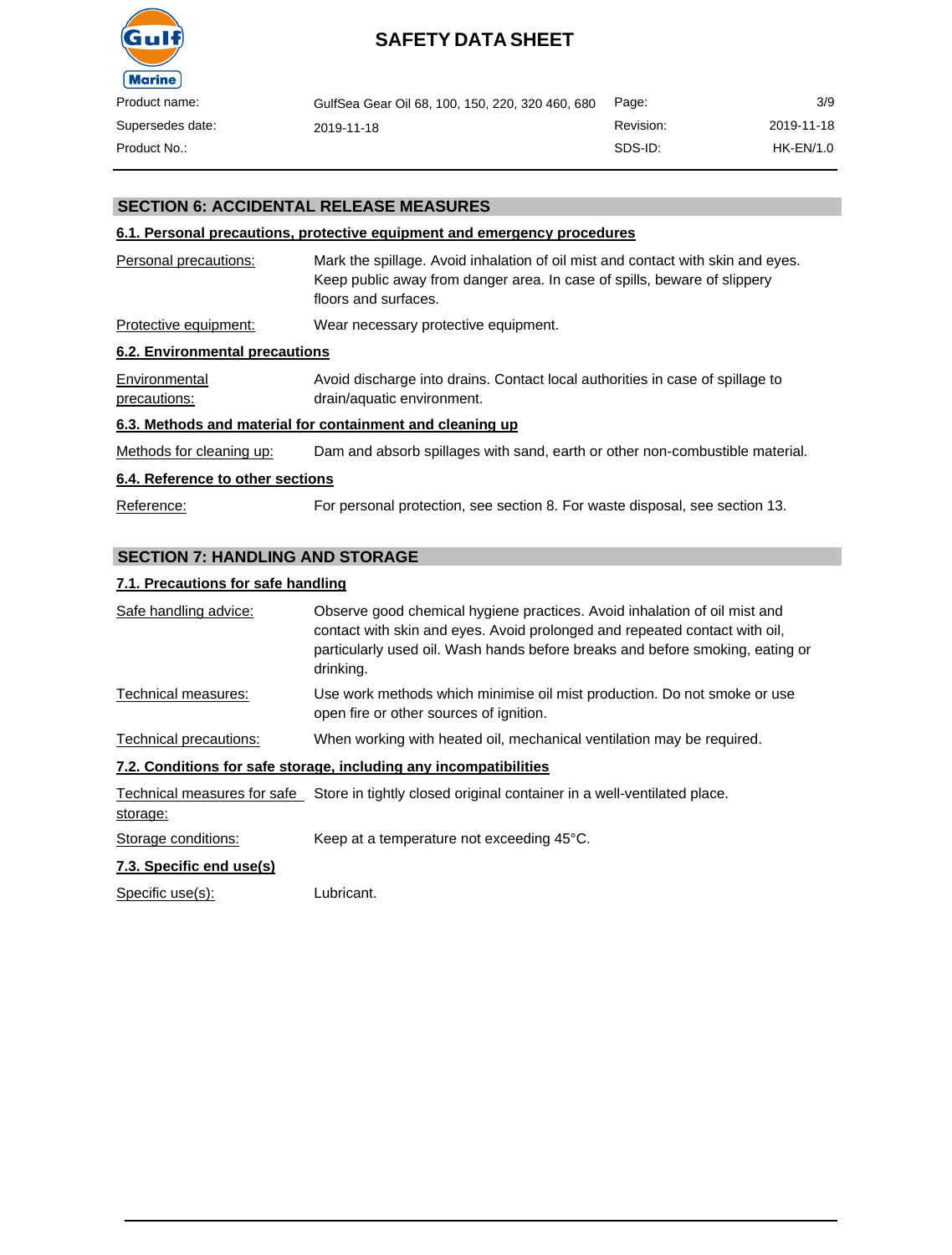

| GulfSea Gear Oil 68, 100, 150, 220, 320 460, 680 | Page:     | 4/9              |
|--------------------------------------------------|-----------|------------------|
| 2019-11-18                                       | Revision: | 2019-11-18       |
|                                                  | SDS-ID:   | <b>HK-EN/1.0</b> |

### **SECTION 8: EXPOSURE CONTROLS/PERSONAL PROTECTION**

## 8.1.**Control parameters**

Occupational exposure limits:

| CAS-No.:       | Chemical name:     | <u>As:</u>     | Exposure limits:   | Type:               | Notes:                   | References: |
|----------------|--------------------|----------------|--------------------|---------------------|--------------------------|-------------|
| $\blacksquare$ | Oil mist, -mineral | $\blacksquare$ | $5 \text{ mg/m}$ 3 | PEL (Long<br>Term)  | $\overline{\phantom{a}}$ |             |
|                |                    | $\blacksquare$ | $10 \text{ mg/m}$  | PEL (Short<br>Term) |                          |             |

#### 8.2.**Exposure controls**

| Engineering measures:  | Provide adequate ventilation. Observe Occupational Exposure Limits and<br>minimize the risk of inhalation of vapours and oil mist.                                                                                                                                                                                                                            |
|------------------------|---------------------------------------------------------------------------------------------------------------------------------------------------------------------------------------------------------------------------------------------------------------------------------------------------------------------------------------------------------------|
| Respiratory equipment: | No specific recommendations.                                                                                                                                                                                                                                                                                                                                  |
| Hand protection:       | Gloves (synthetic rubber, neoprene)                                                                                                                                                                                                                                                                                                                           |
| Eye protection:        | Wear approved, tight fitting safety glasses where splashing is probable.                                                                                                                                                                                                                                                                                      |
| Skin protection:       | Wear appropriate clothing to prevent repeated or prolonged skin contact.                                                                                                                                                                                                                                                                                      |
| Hygiene measures:      | Wash hands after handling. Observe good chemical hygiene practices. Wash<br>contaminated clothing before reuse. When using do not eat, drink or smoke.<br>Always remove oil with soap and water or skin cleaning agent, never use<br>organic solvents. Do not use oil-contaminated clothing or shoes, and do not<br>put rags moistened with oil into pockets. |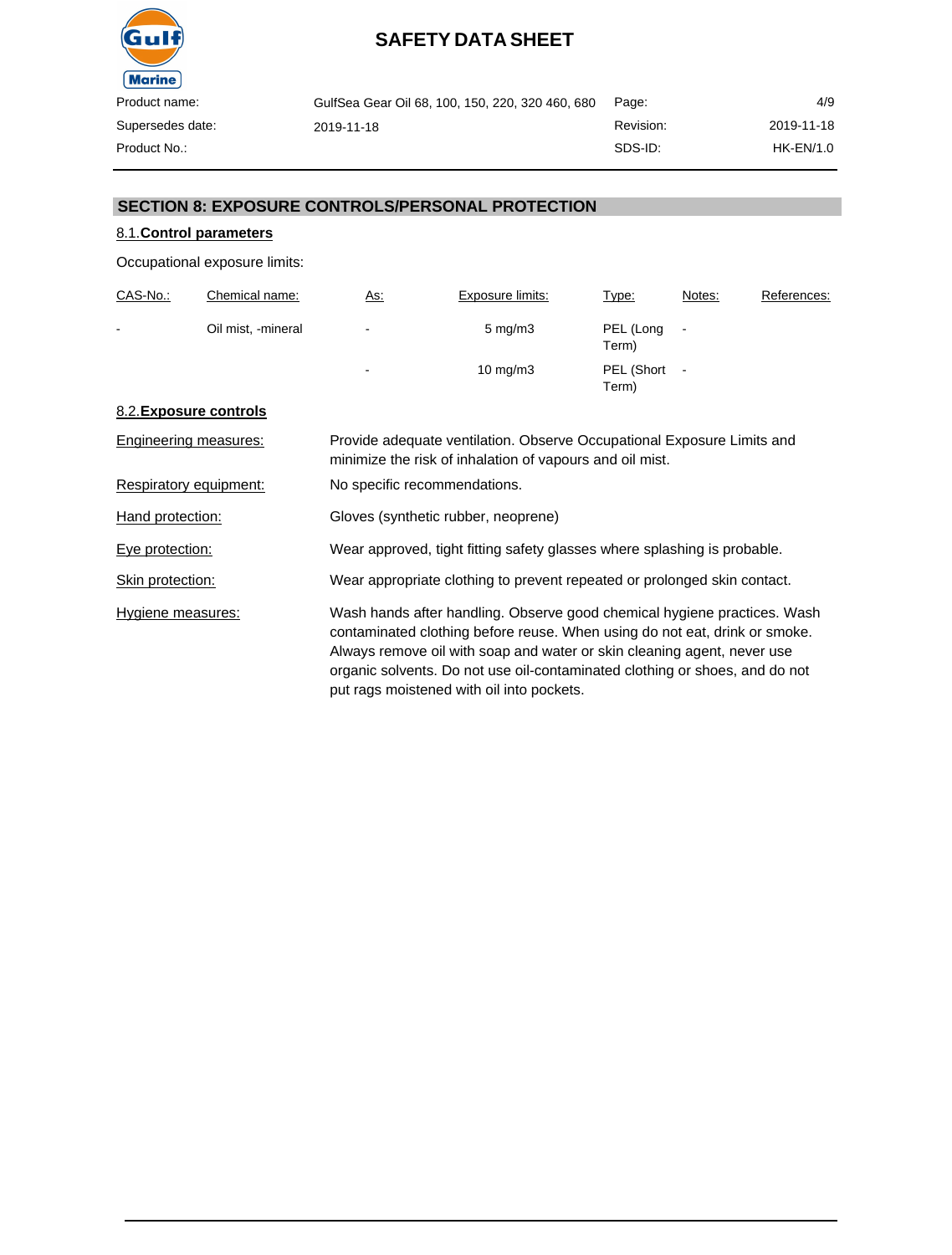

| GulfSea Gear Oil 68, 100, 150, 220, 320 460, 680 | Page:     | 5/9         |
|--------------------------------------------------|-----------|-------------|
| 2019-11-18                                       | Revision: | 2019-11-18  |
|                                                  | SDS-ID:   | $HK-EN/1.0$ |

### **SECTION 9: PHYSICAL AND CHEMICAL PROPERTIES**

### **9.1. Information on basic physical and chemical properties**

| Appearance:                                        | Viscous liquid.                        |
|----------------------------------------------------|----------------------------------------|
| Colour:                                            | Yellow.                                |
| Odour:                                             | Characteristic.                        |
| Odour threshold:                                   | Not available.                         |
| pH:                                                | Not applicable.                        |
| Melting point / freezing point:                    | Not available.                         |
| Boiling point:                                     | Not available.                         |
| Flash point:                                       | 224-255°C<br>ASTM D 92                 |
| Evaporation rate:                                  | Not available.                         |
| Flammability (solid, gas):                         | Not applicable.                        |
| <b>Explosion limits:</b>                           | Not available.                         |
| <u>Vapour pressure:</u>                            | Not available.                         |
| Vapour density:                                    | Not available.                         |
| Relative density:                                  | $~1$ 0.9                               |
| Solubility:                                        | Soluble in: Organic solvents.          |
| <b>Partition coefficient</b><br>(n-octanol/water): | Not available.                         |
| Auto-ignition<br>temperature (°C):                 | Not available.                         |
| Decomposition<br>temperature (°C):                 | Not available.                         |
| Viscosity:                                         | 68.2 - 682.4 mm <sup>2</sup> /s (40°C) |
| Explosive properties:                              | Not available.                         |
| Oxidising properties:                              | Not available.                         |
| 9.2. Other information                             |                                        |
| <u>Other data:</u>                                 | Not available.                         |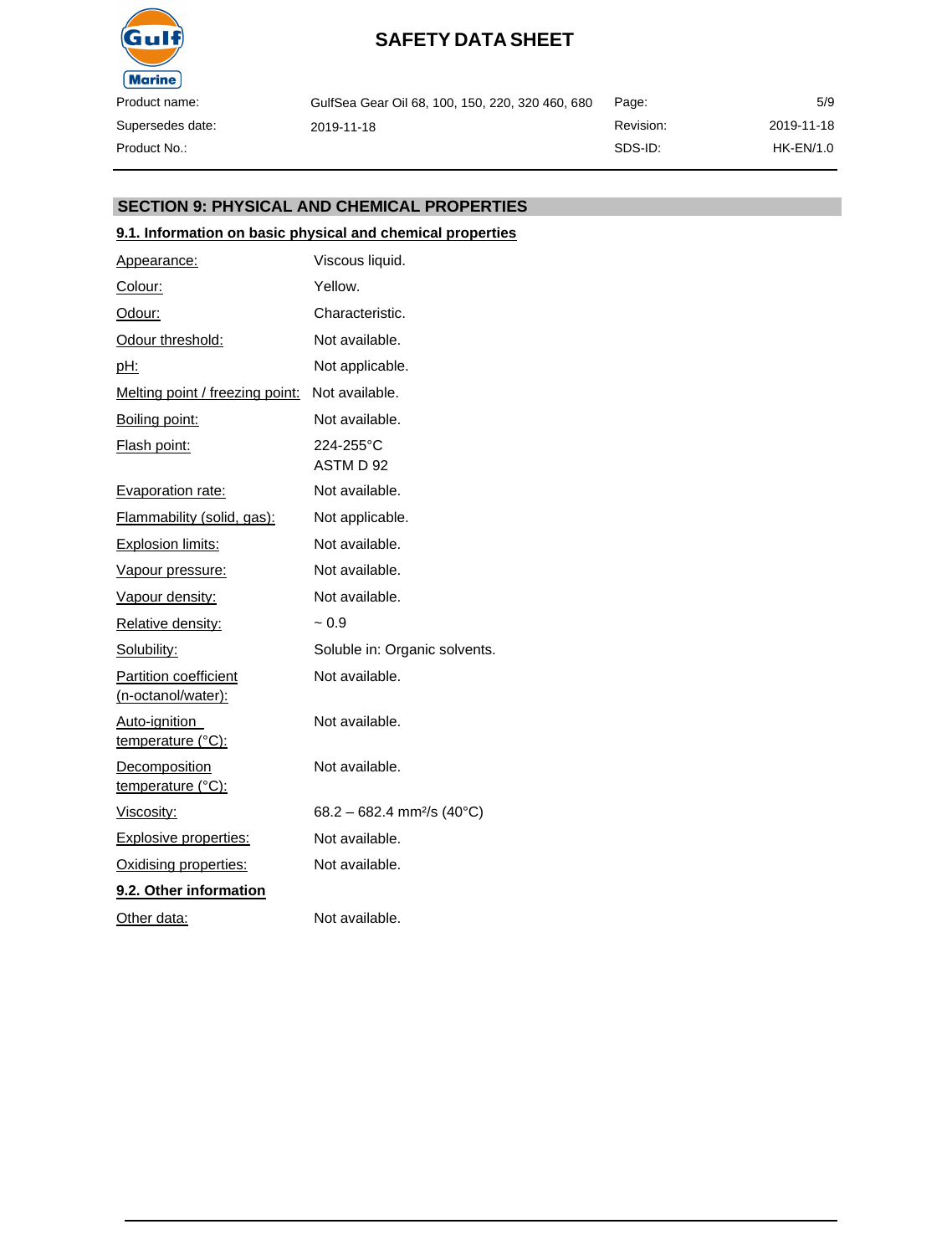

| GulfSea Gear Oil 68, 100, 150, 220, 320 460, 680 Page: |           | 6/9         |
|--------------------------------------------------------|-----------|-------------|
| 2019-11-18                                             | Revision: | 2019-11-18  |
|                                                        | SDS-ID:   | $HK-EN/1.0$ |

### **SECTION 10: STABILITY AND REACTIVITY**

### **10.1. Reactivity**

Reactivity: Not reactive.

**10.2. Chemical stability**

Stability: Stable under normal temperature conditions.

## **10.3. Possibility of hazardous reactions**

Hazardous reactions: None known.

#### **10.4. Conditions to avoid**

Conditions/materials to avoid: Heat, sparks, flames.

#### **10.5. Incompatible materials**

Incompatible materials: Strong oxidizing substances.

### **10.6. Hazardous decomposition products**

Hazardous decomposition products: None under normal conditions. Hazardous polymerisation will not occur.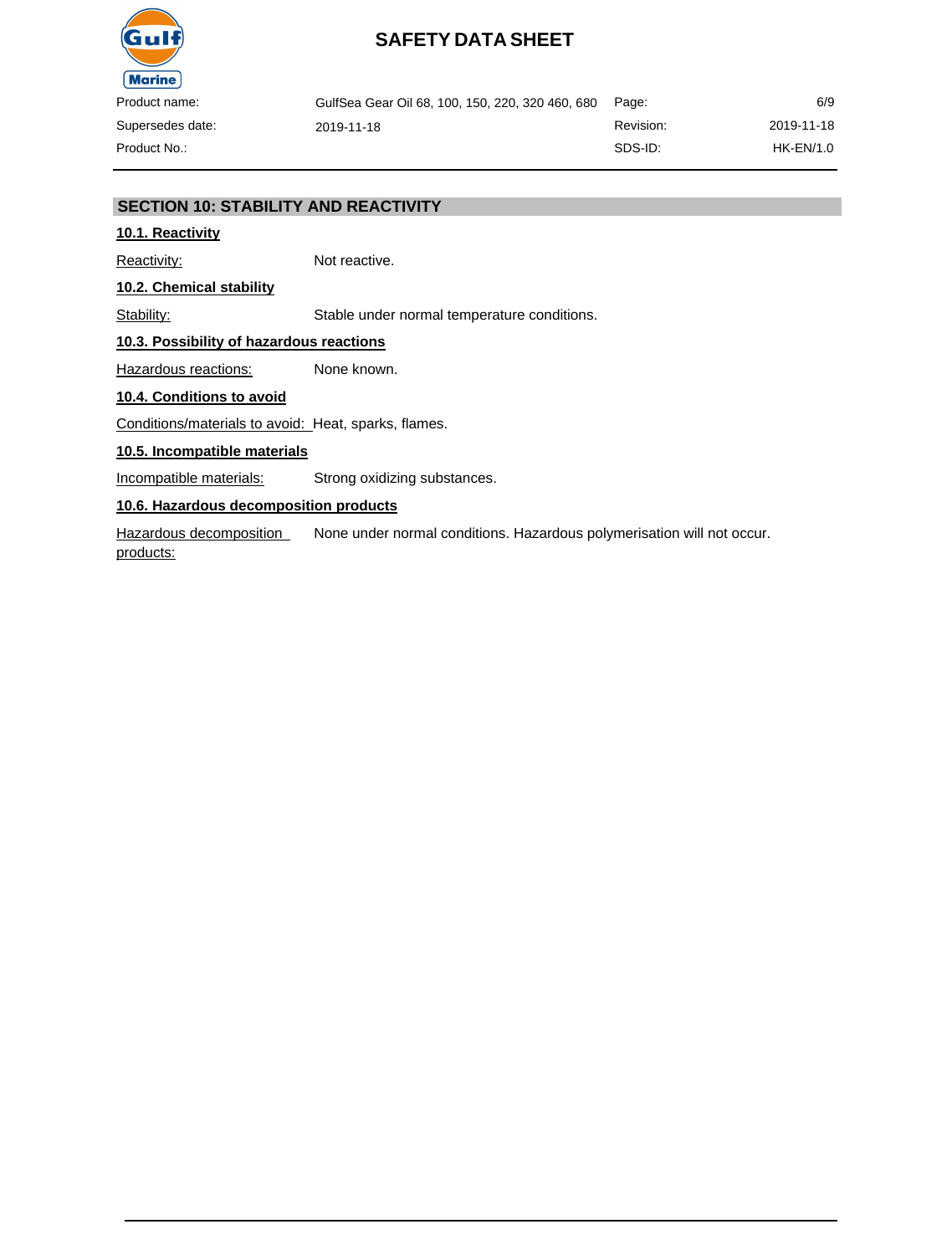

| GulfSea Gear Oil 68, 100, 150, 220, 320 460, 680 | Page:     | 7/9         |
|--------------------------------------------------|-----------|-------------|
| 2019-11-18                                       | Revision: | 2019-11-18  |
|                                                  | SDS-ID:   | $HK-EN/1.0$ |

#### **SECTION 11: TOXICOLOGICAL INFORMATION**

#### **11.1. Information on toxicological effects**

| Acute Toxicity (Oral):                | Based on available data, the classification criteria are not met.                                                                                                                                        |
|---------------------------------------|----------------------------------------------------------------------------------------------------------------------------------------------------------------------------------------------------------|
| <b>Acute Toxicity (Dermal):</b>       | Based on available data, the classification criteria are not met.                                                                                                                                        |
| <b>Acute Toxicity (Inhalation):</b>   | Based on available data, the classification criteria are not met.                                                                                                                                        |
| Skin Corrosion/Irritation:            | Based on available data, the classification criteria are not met.                                                                                                                                        |
|                                       | Serious eye damage/irritation: Based on available data, the classification criteria are not met.                                                                                                         |
| Respiratory or skin<br>sensitisation: | Based on available data, the classification criteria are not met.                                                                                                                                        |
| Germ cell mutagenicity:               | Based on available data, the classification criteria are not met.                                                                                                                                        |
| Carcinogenicity:                      | Based on available data, the classification criteria are not met.                                                                                                                                        |
| Reproductive Toxicity:                | Based on available data, the classification criteria are not met.                                                                                                                                        |
| STOT - Single exposure:               | Based on available data, the classification criteria are not met.                                                                                                                                        |
| STOT - Repeated exposure:             | Based on available data, the classification criteria are not met.                                                                                                                                        |
| <b>Aspiration hazard:</b>             | Based on available data, the classification criteria are not met.                                                                                                                                        |
| Inhalation:                           | Inhalation of oil mist or vapours formed during heating of the product may irritate<br>the respiratory system and provoke throat irritation and coughing.                                                |
| Skin contact:                         | Prolonged or repeated contact with used oil may cause serious skin diseases,<br>such as dermatitis.                                                                                                      |
| Eye contact:                          | May cause temporary eye irritation.                                                                                                                                                                      |
| Ingestion:                            | Low order of acute toxicity, but aspiration following ingestion and vomiting may<br>cause severe and potentially fatal chemical pneumonitis.                                                             |
| Specific effects:                     | The product contains a small amount of sensitising substance which may<br>provoke an allergic reaction among sensitive individuals after repeated contact.<br>Used oil may contain harmful contaminants. |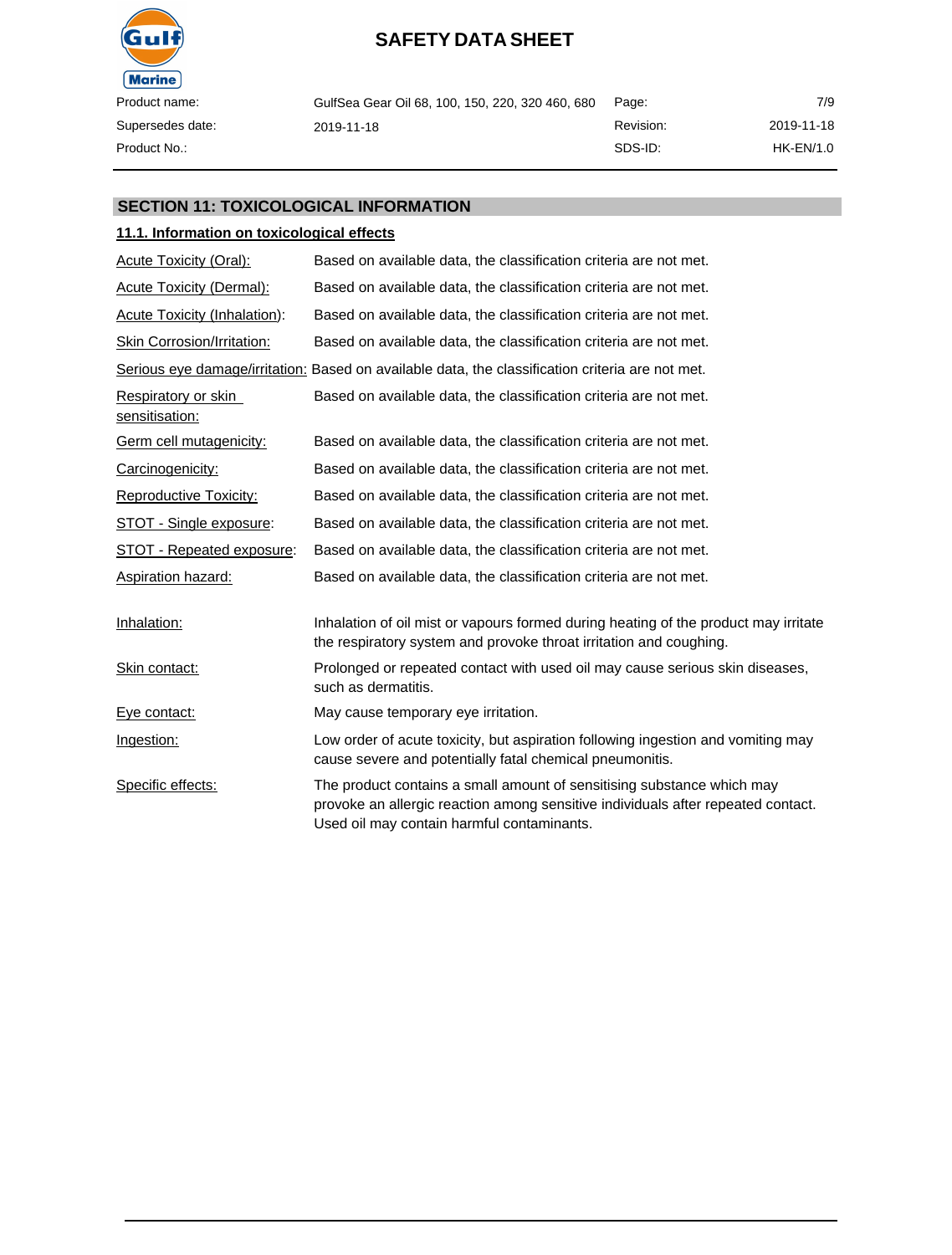

| oduct name:    | GulfSea Gear Oil 68, 100, 150, 220, 320 460, 680 | Page:     | 8/9        |
|----------------|--------------------------------------------------|-----------|------------|
| persedes date: | 2019-11-18                                       | Revision: | 2019-11-18 |
| oduct No∴      |                                                  | SDS-ID:   | HK-EN/1.0  |

### **SECTION 12: ECOLOGICAL INFORMATION**

#### 12.1.**Toxicity**

Ecotoxicity: Not classified as dangerous to the environment.

#### 12.2.**Persistence and degradability**

Degradability: Potentially degradable, but will persist in the environment for long periods.

#### **12.3. Bioaccumulative potential**

Bioaccumulative potential: No data available on bioaccumulation.

#### **12.4. Mobility in soil**

Mobility: Spillages may penetrate the soil causing ground water contamination.

#### **12.5. Results of PBT and vPvB assessment**

PBT/vPvB: Not known.

#### **12.6. Other adverse effects**

Other adverse effects: Not known.

#### **SECTION 13: DISPOSAL CONSIDERATIONS**

#### **13.1. Waste treatment methods**

Dispose of waste and residues in accordance with local authority requirements.

Contaminated packaging: Disposal through approved facilities is recommended.

### **SECTION 14: TRANSPORT INFORMATION**

The product is not regulated as dangerous goods under IMDG Code, IATA-DGR and ADR/RID.

#### **14.1. UN number**

UN-No: Not regulated.

## **14.2. UN proper shipping name**

Proper Shipping Name: Not regulated.

### **14.3. Transport hazard class(es)**

Class: Not regulated.

### 14.4.**Packing group**

PG: Not regulated.

#### 14.5.**Environmental hazards**

Marine pollutant: Not regulated.

#### **14.6. Special precautions for user**

Special precautions: Not regulated.

#### **14.7. Transport in bulk according to Annex II of MARPOL 73/78 and the IBC Code**

Transport in bulk: